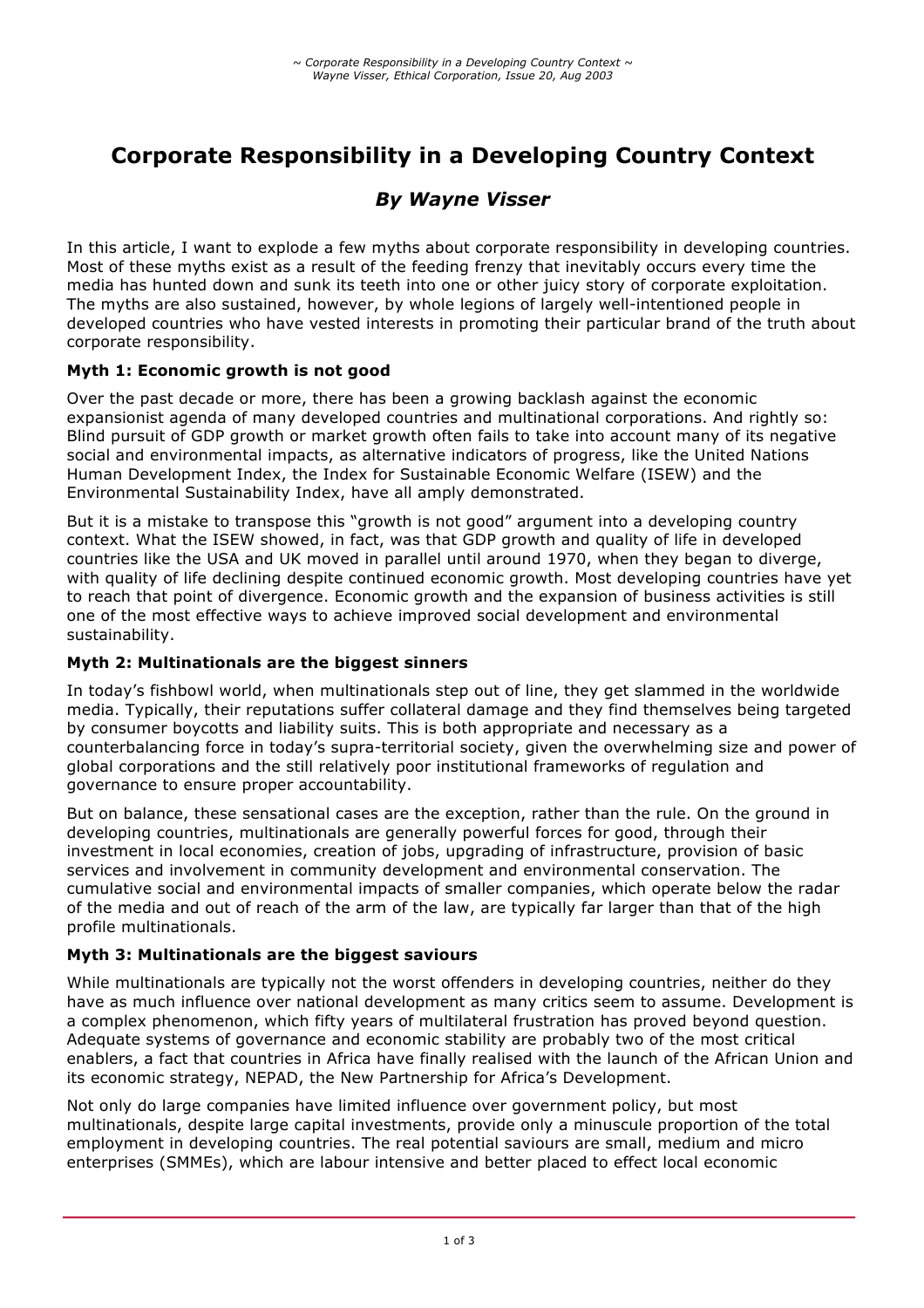development. If the social and environmental impacts of these SMMEs can be improved, the knock on benefits will be proportionally much greater than anything that multinationals could achieve on their own; yet they receive negligible attention in the corporate responsibility field.

# **Myth 4: Developing countries are anti-multinational**

It is convenient for activists, mostly from developed countries, to whip up anti-multinational sentiments, in support of their causes. But it is wrong to assume that developing countries do not want the products and services of these multinationals. In fact, it borders on immoral for First World activists, supposedly concerned about the corruption of indigenous cultures but nevertheless enjoying all the benefits of multinational products and services themselves, to try to deny access by the Third World to the big global brands. One of the irrefutable reasons that multinationals are successful is that they are providing products and services that the majority of people want, enjoy and trust. Democracy is about giving developing countries that same choice.

This debate is tied up with a movement that entertains a romanticised notion that the world can or should go back to some kind of subsistence, self-sufficient living. This is the very past that most developing countries are desperately trying to escape from, because it is neither idyllic nor utopian. Rather, developing countries are caught in a no-man's land of under-development in a competitive, monetized, global economy, and the sooner they can modernise and integrate, the better for them. This is not the same as saying that the developing world should repeat the past mistakes of the developed countries, such as highly polluting industrialisation, nor that multinationals should not be required to be responsible and held accountable.

#### **Myth 5: Corporate responsibility is the same the world over**

One of the biggest fallacies is that, in a globalised world, corporate responsibility can somehow conform to a unitary model. Of course, we need universal principles, like the Global Compact, and perhaps even process frameworks, like ISO 14001. But standardised performance metrics, like those of the Global Reporting Initiative and the numerous sustainability funds and indexes, start to tread on shaky ground. The tendency with the latter is for developed country priorities to receive emphasis and for Northern NGO agendas to dominate, as was the case in the World Summit on Sustainable Development in Johannesburg in 2002.

Let me give an example to illustrate the point. Many reporting guidelines and sustainability indexes emphasise environmental indicators (over economic and social performance), of which energy consumption and energy efficiency are typical favourites. This makes sense in the North, where economies are highly energy intensive and contributing the lion's share of greenhouse gases to the climate change problem. But in a developing country such as South Africa, which produces and exports the world's cheapest electricity, is energy efficiency a real priority, compared with, say, HIV/Aids and Malaria infection, or assisting in the provision of access to clean water and sanitation?

#### **Myth 6: Developed countries lead on corporate responsibility**

This is such an embedded assumption, even in developing countries, that it invites surprised reactions when it is questioned. And yet there are countless examples of how developing countries are proving themselves highly adept at delivering the so-called triple bottom line of sustainability, namely balanced and integrated social, economic and environmental benefits. It is actually not surprising, since in developing countries, these three spheres are seldom separable – economic development almost inevitably results in social upliftment and environmental improvement, and vice versa.

South Africa's National Constitution and it's King Report on Corporate Governance, both of which have among the world's most progressive clauses on social and environmental sustainability, as well as the socio-economic success of Grameen Bank and Grameen Telecom in Bangladesh, are just a few among thousands of examples of how developing countries are leading the corporate responsibility agenda in some areas. One inherent strength in many developing countries is the level of public participation and stakeholder engagement that takes place, particularly at a community